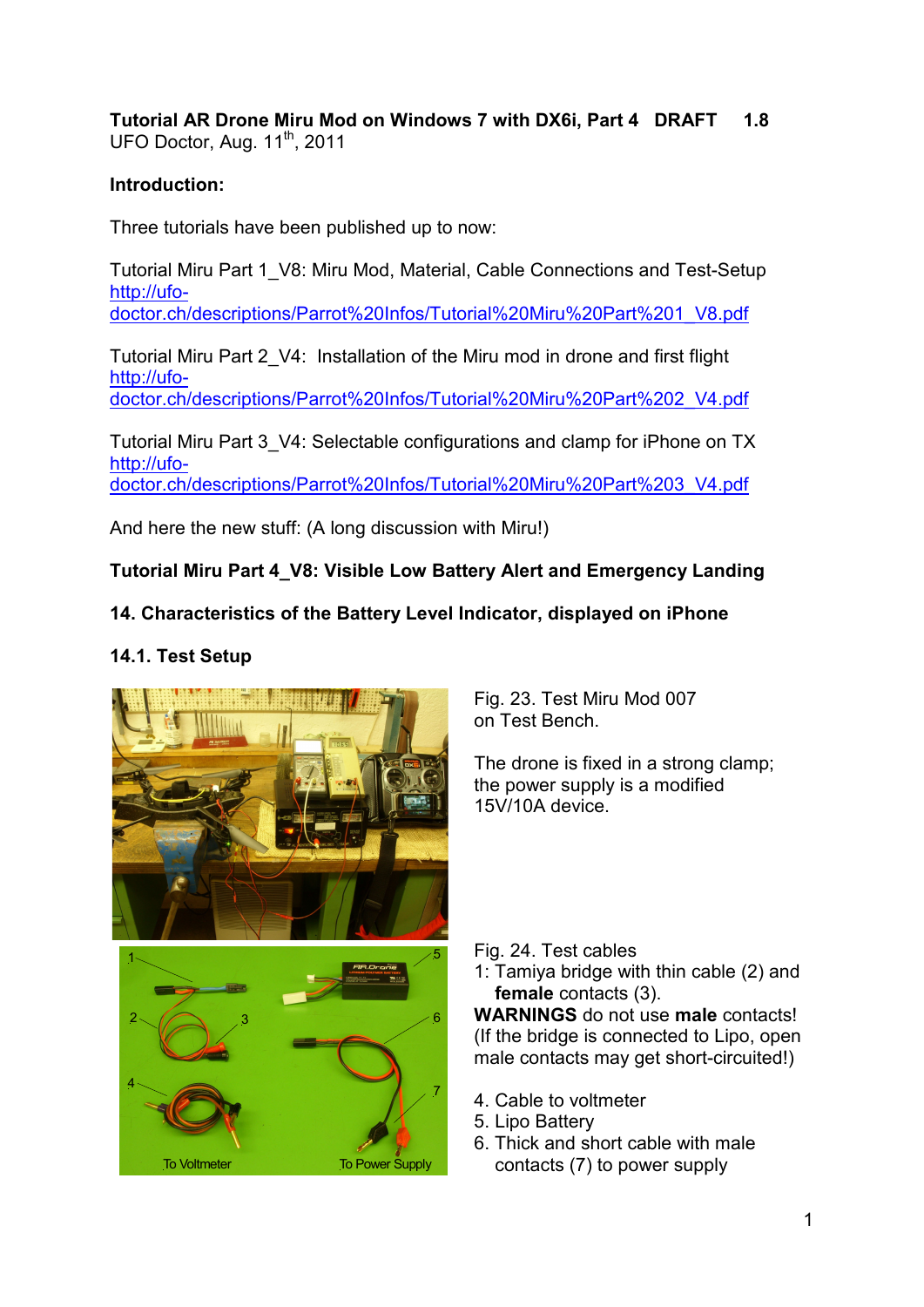## **14.2. iPhone Battery Capacity Reading versus actual Lipo Battery Voltage:**

General settings:

- Miru Mod 007
- Configuration 1
- Voltage measured directly at the drone supply terminal
- iPhone 4, FreeFlight 1.8 (for Battery Level monitoring)

Info given by iPhone display:

- %Bat : Battery capacity value
- A : Battery Low Alert
- E : Battery Low Emergency

Test 1: Drone not started, current 0.27A

| Result 1 |      |      | Result 2 |      |      |
|----------|------|------|----------|------|------|
| Un(V)    | %Bat | Info | Un(V)    | %Bat | Info |
| 12.5     | 100  |      | 12.5     | 100  |      |
| 12.0     | 82   |      | 12.0     | 83   |      |
| 11.5     | 67   |      | 11.5     | 66   |      |
| 11.0     | 47   |      | 11.0     | 48   |      |
| 10.5     | 28   |      | 10.5     | 28   |      |
| 10.0     | 12   |      | 10.0     | 12   |      |
| 9.9      | 8    | Α    | 9.9      | 8    | A    |
| 9.8      | 5    | Α    | 9.8      | 3    | Α    |
| 9.7      | 1    | Е    | 9.7      | 1    | E    |

Comment: Reset is possible if voltage is recovered

| Test 2 : Drone started, current 4.7A |  |
|--------------------------------------|--|
|--------------------------------------|--|

| Result 3 |      |      | Result 4 |       |      |      |
|----------|------|------|----------|-------|------|------|
| Un(V)    | %Bat | Info |          | Un(V) | %Bat | Info |
| 12.5     | 96   |      |          | 12.5  | 97   |      |
| 12.0     | 82   |      |          | 12.0  | 82   |      |
| 11.5     | 60   |      |          | 11.5  | 60   |      |
| 11.0     | 43   |      |          | 11.0  | 45   |      |
| 10.5     | 27   |      |          | 10.5  | 24   |      |
| 10.0     | 9    | A    |          | 10.0  | 8    | A    |
| 9.9      | 4    | A    |          | 9.9   | 4    | A    |
| 9.8      | 1    | E    |          | 9.8   | 1    | E    |
| 9.7      | 0    | E    |          | 9.7   | 0    | E    |

Comment: Reset not possible, change battery

Tab. 2. Experimental results

Conclusion: A threshold of about 15% battery capacity should activate an alert: "Visible Low Battery Alert (VLBA)"

Miru Mod 008 provides this VLBA by an aggressive 5Hz blinking of the motor LED's!



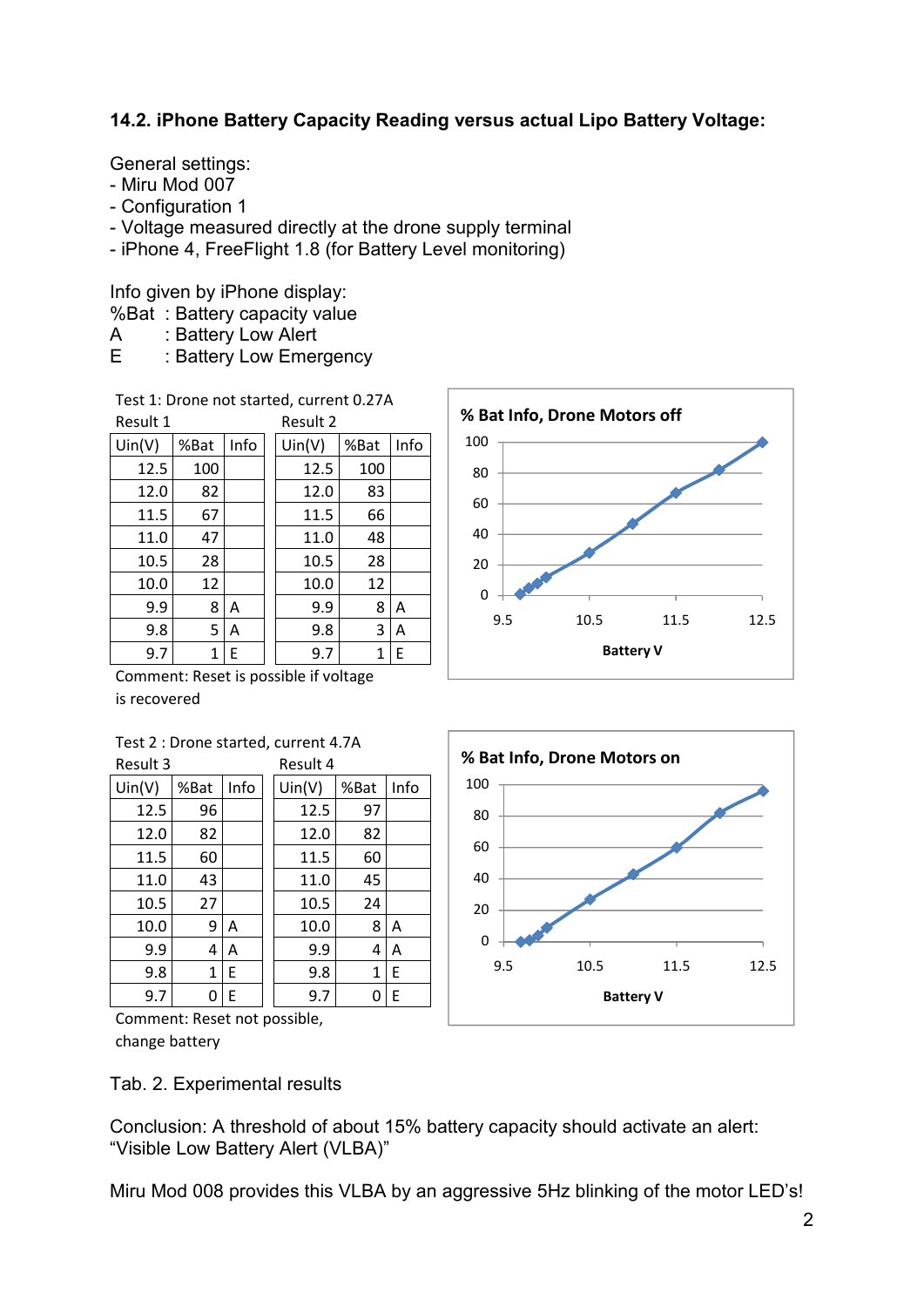#### **15. Installation of the Miru Mod 008 on your drone**

(Please consult the Miru Mod Tutorials Part 1, 2, and 3 for a full understanding!)

#### **15.1. Programming the Ardunio Pro Mini for DX6i (and for DX7i)**

- Disconnect the Ardunio cable from drone
- Connect the Ardunio by FTDI (both prints with IC's upwards!) with your PC
- Start the program Ardunio IDE
- Select the right Com Port by checking Control Panel, Device Manager, here COM8
- Select the board "Ardunio Ardunio Pro or Pro Mini (5V,16MHz) w/ATmega 328"
- Select Sketch, add file, open file "rx2atp.c" (Miru Mod 008!)
- **For DX6i only**: change the lines: #define S\_LAND and #define S\_FMOD as shown
- Check the last line: #define THR\_VLBA, default **15**, you may enter a value 1 to 95 (This is the threshold %-value of your "Visible Low Battery Alert")

```
#define S LAND S GEAR
#define S FMOD S AUX1
/* transmitter mode, channel assignments of the sticks
* T MODE 1 -> left: V-ELEV H-RUDD right: V-THRO H-AILE
* T MODE 4 -> left: V-THRO H-AILE right: V-ELEV H-RUDD
* T MODE 2 -> left: V-THRO H-RUDD right: V-ELEV H-AILE, US common mode
* T MODE 3 -> left: V-ELEV H-AILE right: V-THRO H-RUDD, US reversed */
#define T MODE 2
/* drone configuration choices
* outdoor: TRUE or FALSE
* no shell: TRUE or FALSE
* max euler: 0 ... 0.52 max pitch/roll angle [rad]
* max vz: 200 ... 2000 max climb speed [mm/s]
* max yaw 0.7 ... 6.11 max yaw speed [rad/s]
* max alt: 500 ... 5000 altitude limit [mm], 10000 is OFF
            outdoor, no shell, max euler, max vz, max yaw, max alt */
\piconst char cfg1[] PROGMEM = "TRUE, TRUE, 0.35, 1500, 3.5, 10000"; /* default */
const char cfq2[] PROGMEM = "TRUE, TRUE, 0.52, 2000, 6.1, 10000": /* max */
const char cfg3[] PROGMEM = "FALSE, FALSE, 0.21, 700, 1.75, 2000";
const char cfg4[] PROGMEM = "FALSE, FALSE, 0.10, 700, 1.50, 2000";
/* Visible Low Battery Alert
* the companion program on the drone can watch the battery percentage, if it
# goes below THR VLBA the drone's LEDs flash in RED, set to 0 to turn it off #/
#define THR VLBA
                      15
```
Fig. 25. Program "rx2atp.c" (Miru Mod 008) with changes for DX6i

- Upload the program and check if you get the message "Done uploading"

- Stop the program Ardunio IDE by closing the COM8 port.